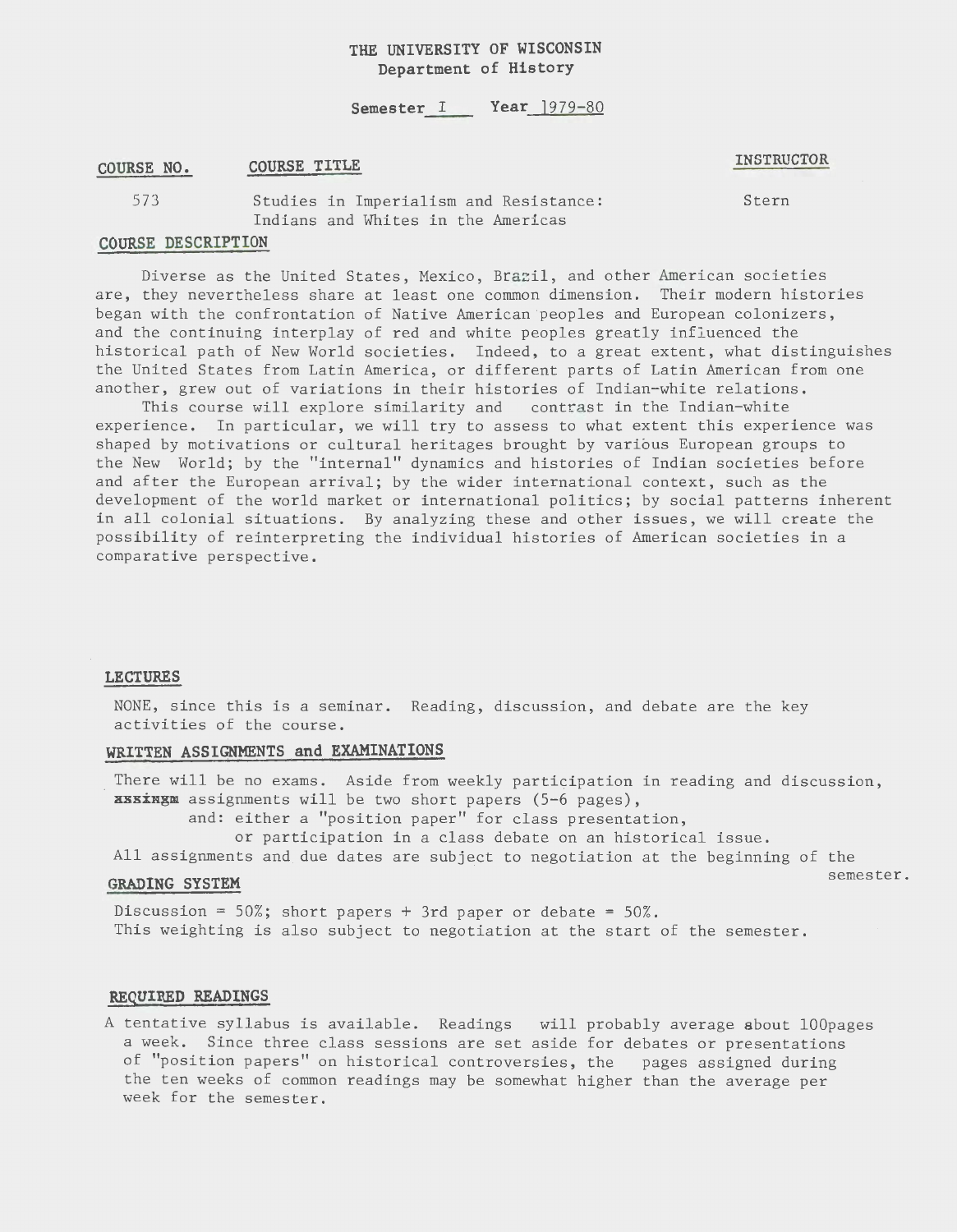History 573. Studies in Imperialism and Resistance: Indians and Whites in the Americas. Instructor: Stern Introduction. No reading assignment. Week 1. I. NORTH AMERICA. Week 2. Gifts as Social Relationships. Reading: Wilbur R. Jacobs, Wilderness Politics and Indian Gifts (Bison Books ed., 1966). The Inner History of an Indian Society (I). Week 3. Reading: Anthony F. C. Wallace, The Death and Rebirth of the Seneca (Mew York, 1969), Chs. 1-6. The Inner History.... (II) Week 4. Reading: Wallace, Death and Rebirth, Chs.7-10. Week 5. Overview. Reading: Gary B. Nash, Red, White, and Black. The Peoples of Early America (Englewood Cliffs, NJ, 1974), selected parts. Week 6. Class Debate and/or Presentations. II. LATIN AMERICA: STATELESS SOCIETIES. Week 7. Barter, Slavery, and War in Brazil. Reading: Alexander Marchant, From Barter to Slavery. The Economic Relations of Portuguese and Indians in the Settlement of Brazil (Gloucester, Mass., Peter Smith reprints, 1966). Stuart B. Schwartz, "Indian Labor and New World Plantations: European Demands and Indian Responses  $\mathcal{L}$ in Northeastern Brazil," American Historical Review, 83:1 (Feb.1978), 43-79. Week 8. Peripheries of Empire. Reading: 1/2 class: Elman R. Service, Spanish-Guarani Relations in Early Colonial Paraguay (Westport, Greenwood Bress ed., 1971). 1/2 class: Service, "Indian-European Relations in Colonial Latin America," American Anthropologist. 57 (June 1955), 411-426. Robert C. Padden, "Cultural Change and Military Resistance in Araucanian Chile, 1550-1730," Southwestern Journal of Anthropology, 13 (Spring, 1957), 103-121. Richard Morse, ed., The Bandeirantes: The Historical Role of the Brazilian Pathfinders (NY, 1965).

selected parts..

Class Debate and/or Presentations. Week 9.